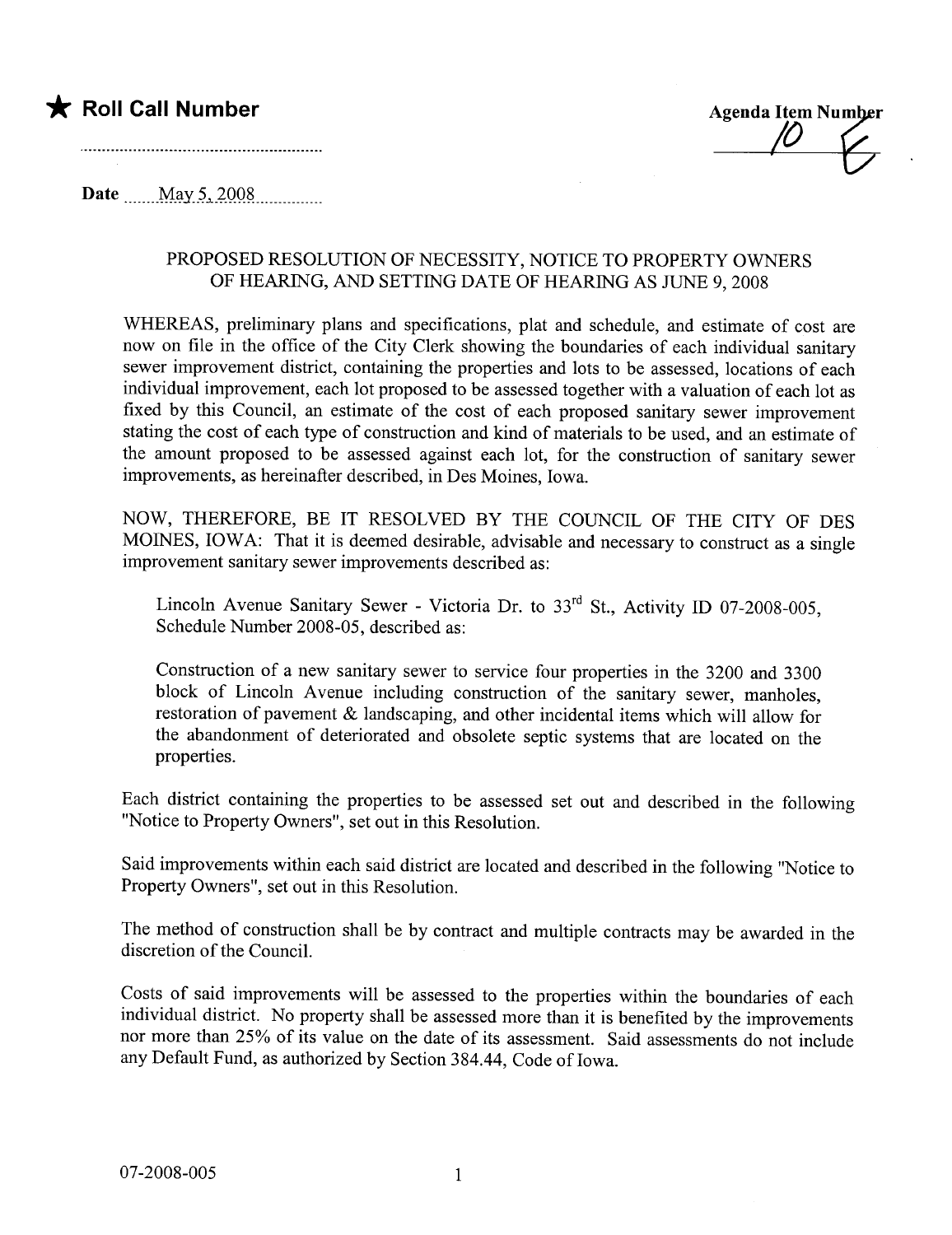## **\*** Roll Call Number Agenda Item Number

Date ........M.Ry..s...iQQ~...............

A plat and schedule and estimate of costs are now on file in the office of the City Clerk as required by law for each individual sanitary sewer improvement.

Any difference between the amount which is derived from cash payments made by property owners during the thirty day collection period and the sale of Improvement Bonds issued against assessments on benefited properties and the total cost of the improvements, shall be paid for from the proceeds derived from the issuance and sale of bonds as authorized by Section 384, Code of Iowa, and/or from such other funds of said Municipality as may be legally used for such purpose.

BE IT FURTHER RESOLVED, that this Council meets at 5:00 P.M. on June 9, 2008, in the Council Chambers in the City Hall, for the purpose of hearng property owners subject to assessment and interested parties for or against the improvement, its cost, the assessment, or the boundaries of each said district. Unless a property owner files objections with the City Clerk at the time of the hearing on this Resolution, the property owner shall be deemed to have waived all objections pertaining to the regularity of the proceedings and the legality of using special assessment procedure.

BE IT FURTHER RESOLVED, that the City Clerk is hereby instructed to cause notice to be published and mailed as required by law of the pendency of this resolution and of the time and place of hearing objections thereto, and to the said preliminary plans and specifications, estimate of costs, and to the making of said improvements; said Notice to be in substantially the following form:

#### NOTICE TO PROPERTY OWNERS

Notice is hereby given that there is now on file for public inspection in the office of the Clerk of the City of Des Moines, Iowa, a proposed Resolution of Necessity, an estimate of costs, and plat and schedule showing the amounts proposed to be assessed against each lot and the valuation thereof within each individual district as approved by the City Council of Des Moines, Iowa, for sanitary sewer improvements described as:

Lincoln Avenue Sanitary Sewer - Victoria Dr. to  $33<sup>rd</sup>$  St., Activity ID 07-2008-005, Schedule Number 2008-05, described as:

Construction of a new sanitary sewer to service four properties in the 3200 and 3300 block of Lincoln Avenue including construction of the sanitary sewer, manholes, restoration of pavement & landscaping, and other incidental items which will allow for the abandonment of deteriorated and obsolete septic systems that are located on the properties.